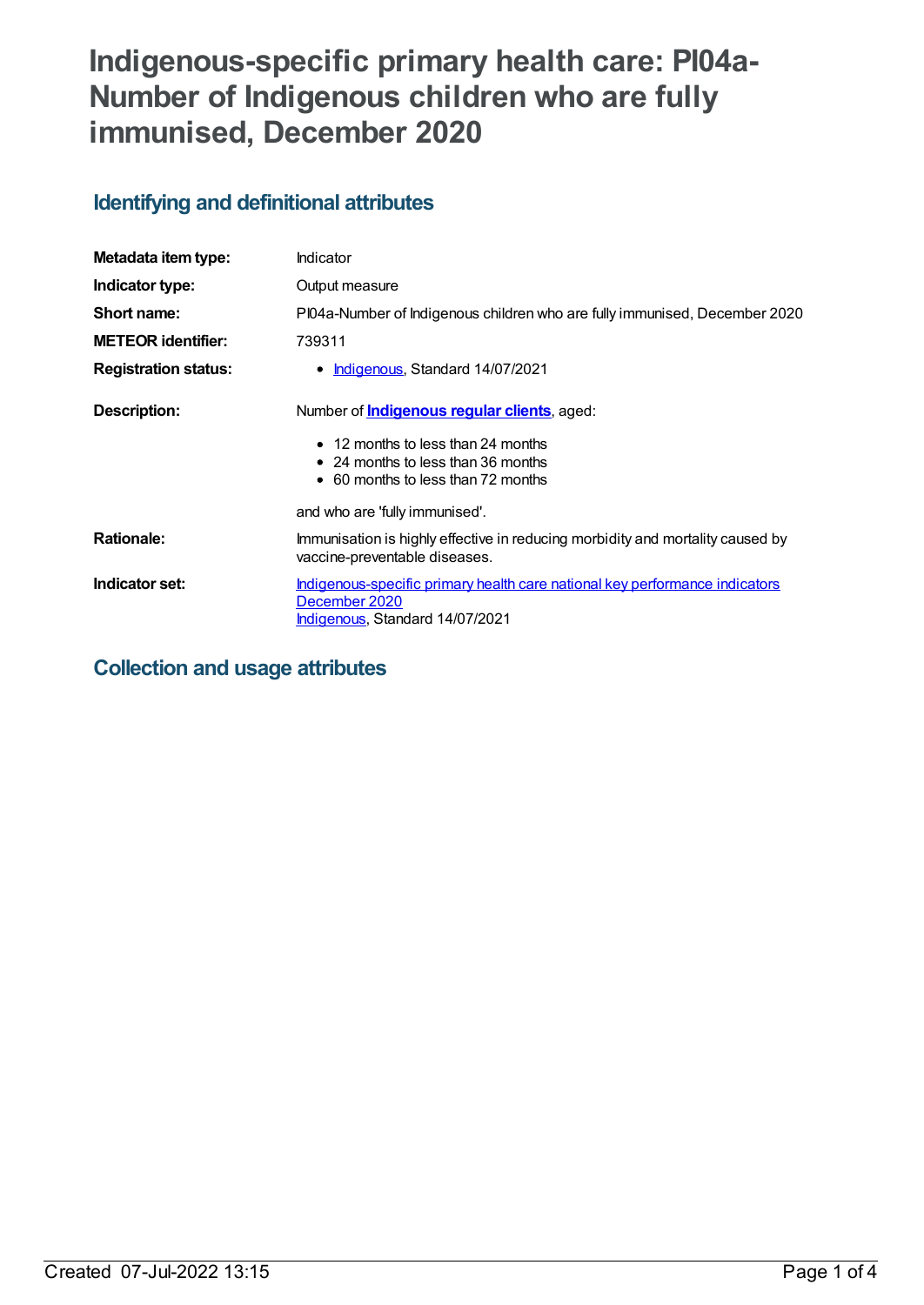| <b>Computation description:</b> | Count of <b>Indigenous regular clients</b> , aged:                                                                                                                                                                                               |
|---------------------------------|--------------------------------------------------------------------------------------------------------------------------------------------------------------------------------------------------------------------------------------------------|
|                                 | • 12 months to less than 24 months<br>• 24 months to less than 36 months<br>• 60 months to less than 72 months                                                                                                                                   |
|                                 | and who are 'fully immunised'.                                                                                                                                                                                                                   |
|                                 | Presented as a number.                                                                                                                                                                                                                           |
|                                 | This indicator is calculated separately for each age milestone.                                                                                                                                                                                  |
|                                 | 'Fully immunised' status is determined in accordance with the National<br>Immunisation Program Schedule (DoH 2019). The childhood vaccinations essential<br>to be considered 'fully immunised' include:                                          |
|                                 | • DTPa (diphtheria, tetanus, pertussis)<br>• HiB (haemophilus influenzae type B)<br>$\bullet$ Polio<br>$\bullet$ Hep B (hepatitis B)<br>• MMR (measles, mumps, rubella).                                                                         |
|                                 | A child is considered 'fully immunised' if they have received the following<br>vaccinations by the specified age milestones:                                                                                                                     |
|                                 | • At 12 months: 3 doses DTPa; 3 doses Polio; 2 or 3 doses HiB; 2 or 3<br>doses Hep B<br>• At 24 months: 3 doses DTPa; 3 doses Polio; 3 or 4 doses HiB; 3 doses Hep<br>B; 1 dose MMR<br>• At 60 months: 4 doses DTPa; 4 doses Polio; 2 doses MMR. |
|                                 | These immunisations reflect those required at the time this indicator was<br>developed and may not reflect the latest National Immunisation Program (NIP)<br>schedule.                                                                           |
| <b>Computation:</b>             | Numerator only.                                                                                                                                                                                                                                  |
| <b>Numerator:</b>               | Calculation A: Number of Indigenous children who are regular clients, aged 12<br>months to less than 24 months and who are 'fully immunised'.                                                                                                    |
|                                 | Calculation B: Number of Indigenous children who are regular clients, aged 24<br>months to less than 36 months and who are 'fully immunised'.                                                                                                    |
|                                 | Calculation C: Number of Indigenous children who are regular clients, aged 60<br>months to less than 72 months and who are 'fully immunised'.                                                                                                    |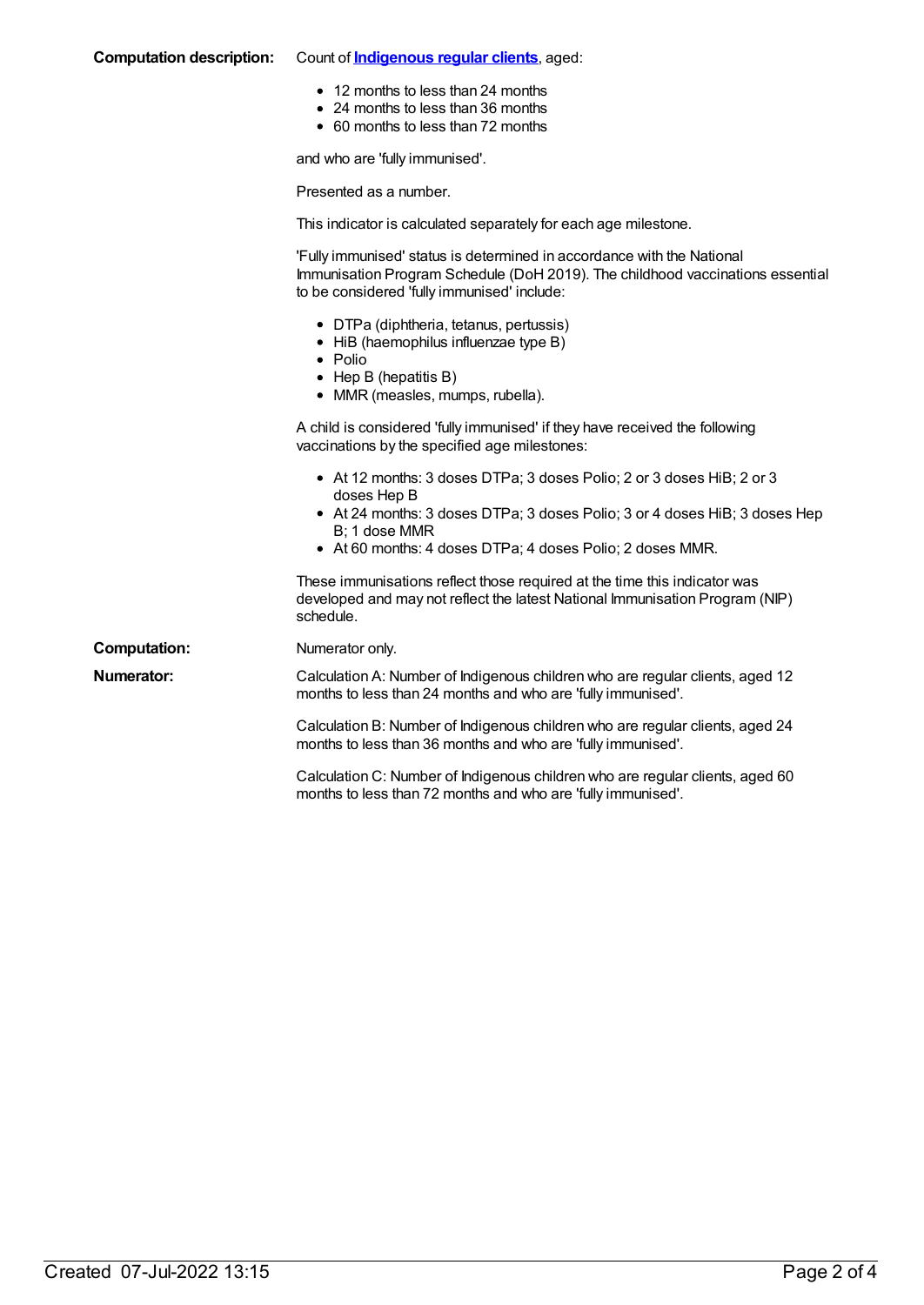#### [Person—age,](https://meteor.aihw.gov.au/content/303794) total years N[NN]

#### **Data Source**

[Indigenous-specific](https://meteor.aihw.gov.au/content/737914) primary health care national Key Performance Indicators (nKPI) data collection

#### **NMDS / DSS**

[Indigenous-specific](https://meteor.aihw.gov.au/content/738532) primary health care NBEDS December 2020

**Guide for use**

Specified age ranges only

#### **Data Element / Data Set**

[Person—Indigenous](https://meteor.aihw.gov.au/content/602543) status, code N

#### **Data Source**

[Indigenous-specific](https://meteor.aihw.gov.au/content/737914) primary health care national Key Performance Indicators (nKPI) data collection

**NMDS / DSS**

[Indigenous-specific](https://meteor.aihw.gov.au/content/738532) primary health care NBEDS December 2020

**Guide for use**

Indigenous only.

#### **Data Element / Data Set**

[Person—regular](https://meteor.aihw.gov.au/content/686291) client indicator, yes/no code N

#### **Data Source**

[Indigenous-specific](https://meteor.aihw.gov.au/content/737914) primary health care national Key Performance Indicators (nKPI) data collection

#### **NMDS / DSS**

[Indigenous-specific](https://meteor.aihw.gov.au/content/738532) primary health care NBEDS December 2020

**Guide for use**

Regular clients only.

#### **Data Element / Data Set**

[Child—fully](https://meteor.aihw.gov.au/content/720830) immunised recorded indicator, yes/no code N

#### **Data Source**

[Indigenous-specific](https://meteor.aihw.gov.au/content/737914) primary health care national Key Performance Indicators (nKPI) data collection

#### **NMDS / DSS**

[Indigenous-specific](https://meteor.aihw.gov.au/content/738532) primary health care NBEDS December 2020

#### **Guide for use**

Fully immunised only.

**Comments:** Census date for reporting is 31 December 2020.